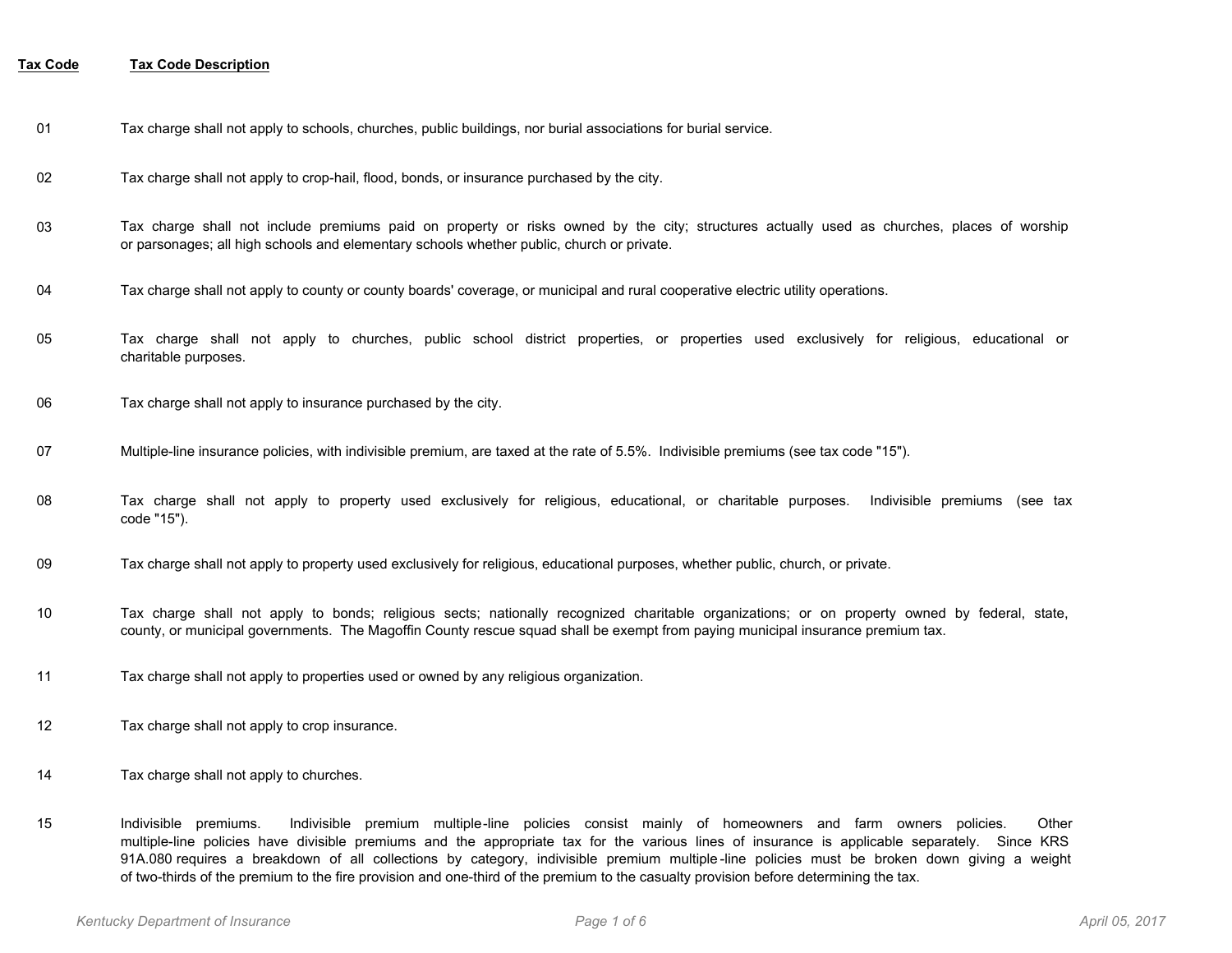- 16 Tax charge shall not apply to property used exclusively for religious, educational or charitable purposes.
- 17 Tax charge shall not apply to doctors malpractice insurance.
- 18 Tax charge shall not apply to policies issued to governmental units and policies insuring the main location of all organized charities.
- Tax charge shall be 7% for non-commercial and 3% for commercial insurance. Tax charge shall not apply to insurance for cargo and product liability. 19
- Tax charge for automobile shall be 3% on private automobiles of natural persons residing within the corporate limits and 10% on automobile insurance not on private automobiles of natural persons. Tax charge shall not apply to medical malpractice for any resident or group; bonds; property used exclusively for religious or charitable purposes; or federal, state, county, or municipal governments. 20
- 21 Tax charge shall not apply on policies of group health insurance.
- This county tax has been imposed on all unincorporated areas within this county. Since all municipalities on the master list are incorporated, this tax will not apply to them. 23
- Tax charge shall not apply to premiums collected from all accredited schools and all organized religious organizations; i .e. churches, synagogues, and places where worship services are held on a regular basis; nor premiums paid to any state employee benefit fund created pursuant to KRS Chapter 18A 24
- Tax charge shall not include premiums paid on property or risks owned by any federal, state, county, or municipal government, or any agency thereof; premiums paid on property or risks owned by any bona fide religious denomination or sect, or any nationally recognized charitable organization; any and all bonds or fiduciary, surety, or indemnity nature. 25
- 26 This city imposes a \$5.00 per policy minimum tax due quarterly.
- Tax charge shall not apply to property used exclusively for religious, educational, or charitable purposes, or property owned by the city . Indivisible premiums (see tax code "15"). 27
- 28 Tax charge shall not apply to the city, its officers, agents, or employees while acting in official capacity.
- 29 Tax charge shall not apply to buildings used exclusively for public worship.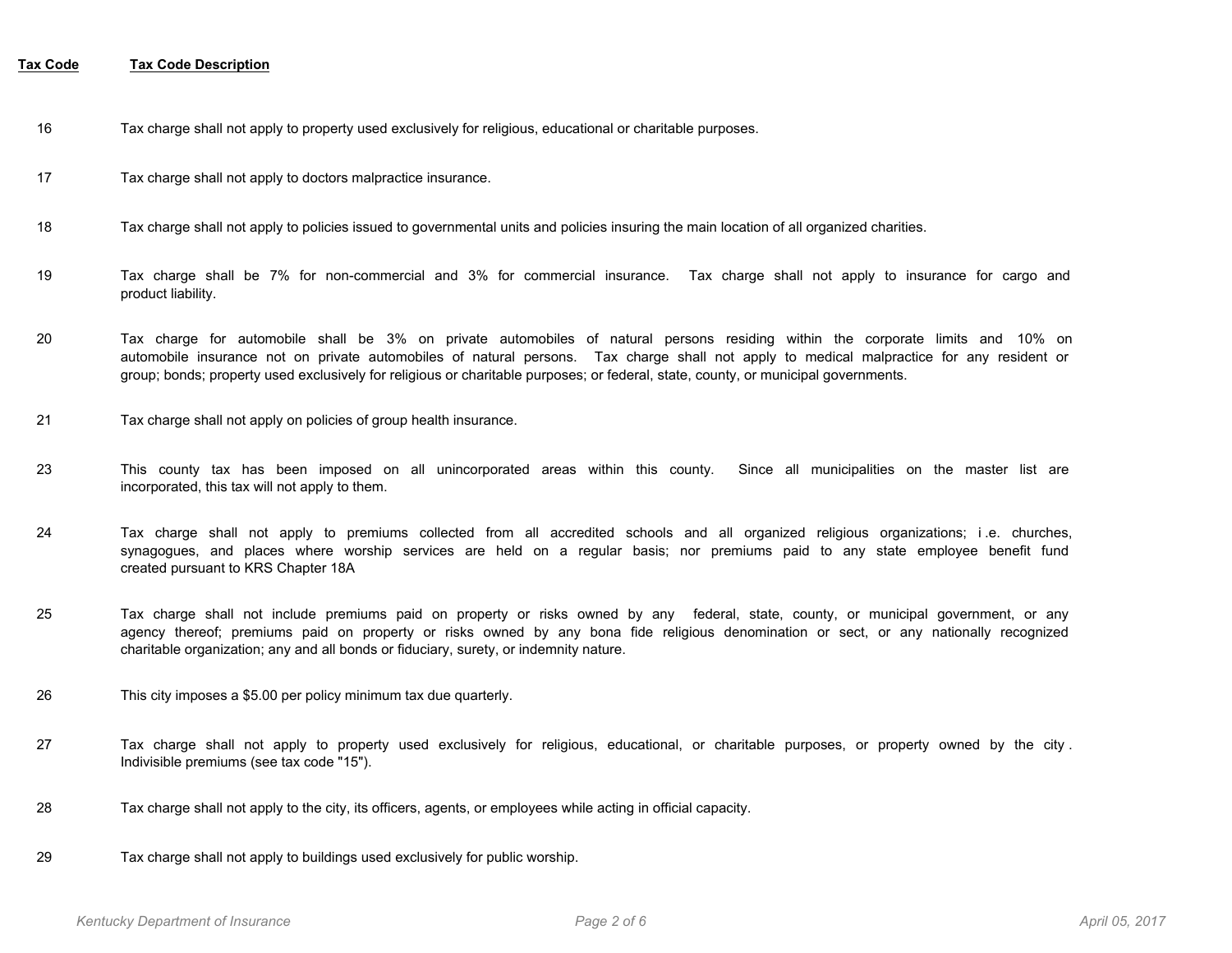- 30 This county exempts crop insurance.
- 31 Tax charge includes all incorporated and unincorporated areas of the county except for the incorporated area of Maysville.
- 32 The city of Millersburg \$5.00 minimum fee shall refer to life only.
- Tax charge shall not include premiums received for insuring the city of Radcliff against any or all liability insurance for city owned property or vehicles. 33
- 34 All rural fire departments of Garrard County or combination there of are exempted from the license fee imposed on insurance premium.
- 35 This tax shall not apply to premiums received on non-licensed farm equiptment and agricultural related endorcements.
- Fleming County premium tax shall not apply to the following: (1) premiums for non-licensed farm equipment insurance; (2) premiums for cargo or product liability insurance; (3) premiums for physician malpractice; (4) premiums for general liabilty insurance to companies and / or business with five or more full time employees who work at least forty hours per week; (5) premiums for general liability insurance for umbrella and excess liability policies required to obtain licenses and permits to do interstate and intrastate transit of freight; (6) premiums for property and risk insurance for property owned by the county, city, churches, parsonages, schools and fire department. 36
- 37 The premium tax rate imposed by the City of Georgetown will return to 5% in July 2011.
- 39 Any license fee or tax imposed upon premium receipts shall not include premiums received from churches or religious organizations.
- Excludes any license fee or tax imposed upon premium receipts for property used exclusively for religious, educational or charitable purposes. 40
- There is imposed upon each company issuing life insurance within the corporate limits of the city, a minimum fee of \$ 25 when the percentage fees are less than \$100. 41
- Excludes premiums received for; extended care policies, premium for crop hail insurance, premiums for non -licensed farm equipment insurance, premiums for cargo or product liability insurance, premiums for malpractice insurance (all types), premium for general liability insurance for umbrella and excess liability policy required to obtain licenses and permits to do interstate and interstate transit or freight; and premiums for property and risk insurance for property owned by the county, city, churches, personages, schools, and fire department. 42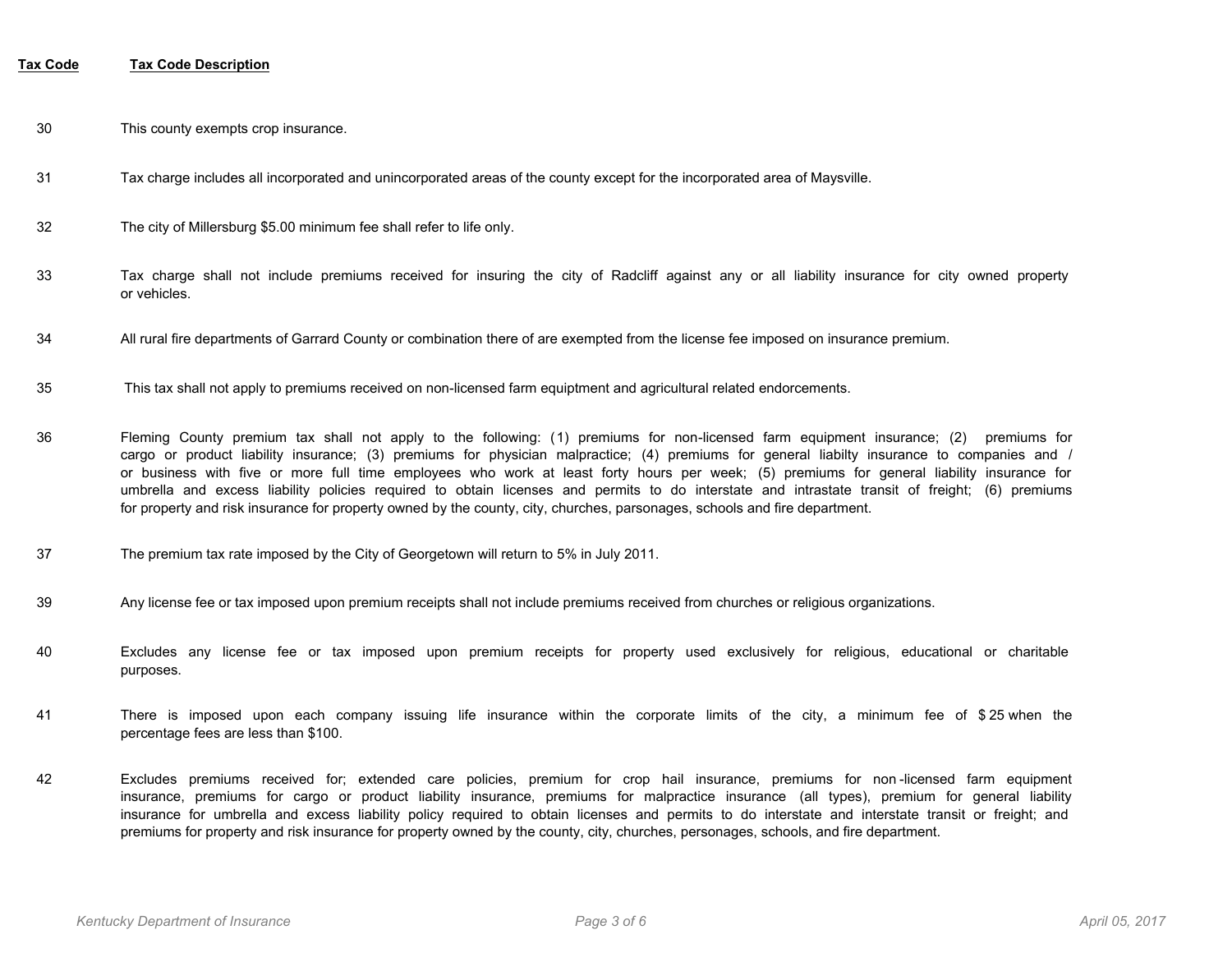- No license fee or tax imposed upon premium receipts shall apply to the following: health insurance, life insurance, crop insurance, vehicles licensed at 38,000 LBS. or greater; provided only those premiums attributed to such vehicles are hereby exempted; Any and all insurance policies paid by any volunteer fire department; any all insurance policies paid by Green County Fiscal court. 43
- 44 12% rate will revert to a 10% rate on July 1, 2021
- There is hereby imposed a minimum tax of five dollars per policy, regardless of the amount of premium paid, on all life insurance policies . The five dollar minimum tax shall only apply to life insurance policies. 45
- 46 The credit for the city of Milton taxes against Trimble County taxes shall not apply to health insurance.
- 47 Policies of group health insurance provided for City of Hodgenville employees are exempt.
- Policies insuring churches and other religious organizations or any property, both real and personal, owned exclusivly by a church or religious organization. 48
- 49 This Tax has a sunset date of December 31, 2018. On that date the tax will be repealed.
- (A)Premiums recieved for insuring employees against liability for personal injuries to their employees, or the death of their eployees, caused thereby, under provisions of the worker's compensation act. (B) Premiums for policies of health insurance. (C) Premiums for extended care policies. (D) premiums for annuities. (E) Premiums for federal flood insurance. (F)Premiums for surety or preformance bonds. (G) Premiums for crop hail insurance. (H) Premiums for non-lincensed farm equiptment insurance. (I) Premiums for cargo or product liability insurance. (J) Premiums for malpractice (all types) insurance, (K) premiums for life insurance. (L) Premiums for general liability insurance for umbrella and excess liablility policy required to obtain licenses and permits to do interstate and intrastate transit or freight. (M) Premiums for property and risk insurance for property owned by the county, city, churches, parsonages, school and fire departments. 50
- This county tax is imposed pursuant to KRS 91A:080 (7/13/90) and is imposed on all areas of the county. KRS 91A.080 (7/13/90) allows insurance companies to credit city license fees or taxes against the same license fees or taxes levied by the county. For reporting purposes, where the city has the same or higher tax rate, report to the city on premium collected for risks within the city and no report is necessary to the county on those premiums, however, where the city tax is less than the county tax, a report must be sent to the city, a credit taken LGT-142, and the balance due paid to the county. For this schedule, there are 8 cities that need an LGT-142 filed-Bullitt County-Mount Washington: Hopkins County-Dawson Springs (Only life): Menifee County-Frenchburg: Meade County-Ekron (Except life and health): Pulaski County-Science Hill: Henderson County-Robards, Trimble County-Milton: Knott County-Hindman: Floyd County-Wheelwright (see LGT-142 instructions): A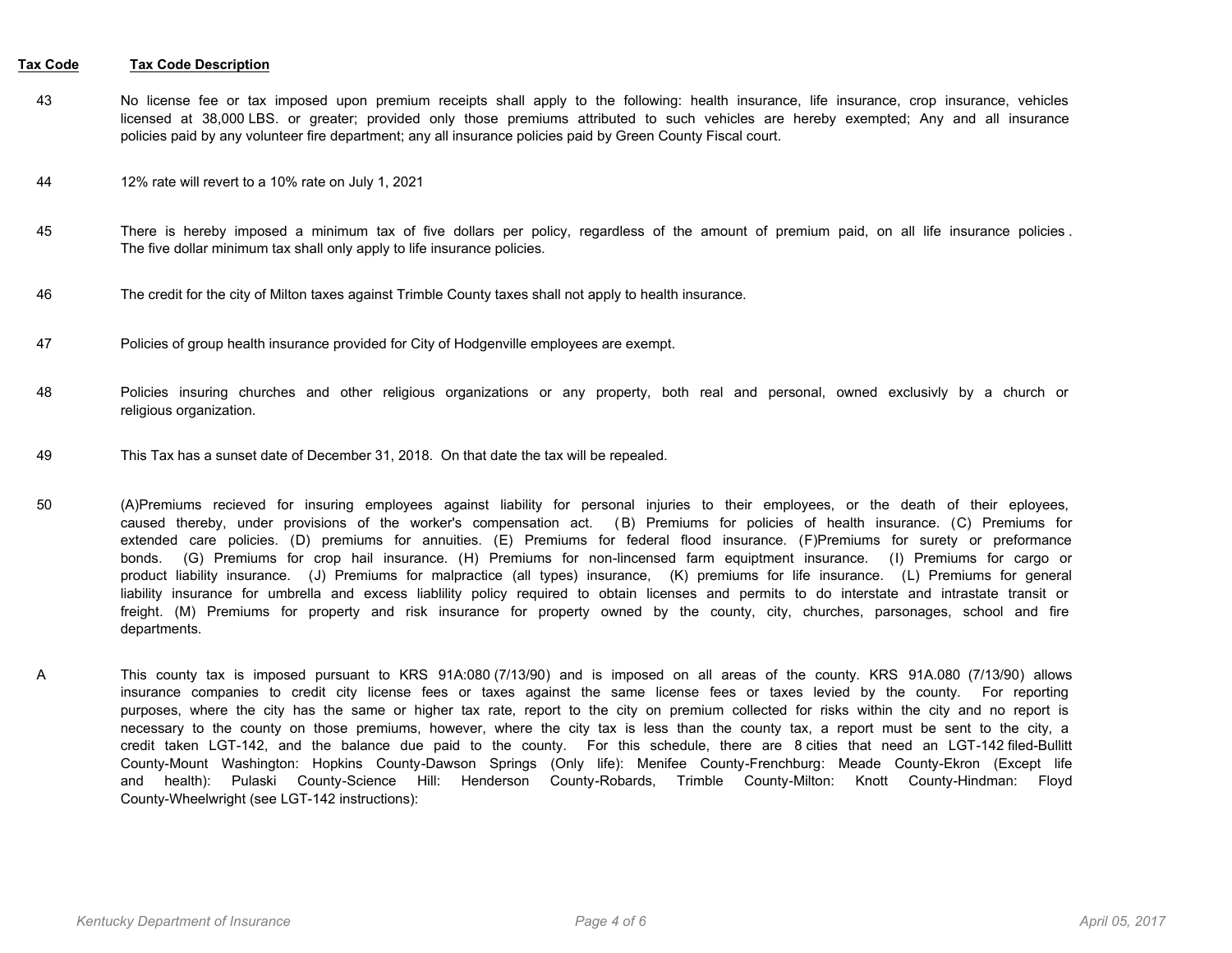- Includes all incorporated and unincorporated areas of the county. Implemented prior to July 13, 1990. Generally, insurers which pay license fees or taxes under KRS 91A:080 are permitted to credit city license fees or taxes against the same license fees or taxes levied by the county only "... When the license fees or taxes are levied by the county on or after July 13, 1990." The status "grandfathered" county taxes, which were levied prior to July 13, 1990. Therefore, premiums collected within these cities must also be reported to the counties : Lawrenceburg - - Anderson County; Hickman - - Fulton County; Springfield - - Washington County B
- County means all incorporated and unincorporated areas of Pulaski County, except the incorporated areas of the cities of Somerset, and Burnside. C
- This is an urban county government, which combines the city of Lexington and the county of Fayette into one government. This means that there is only one (1) tax payable to the Lexington-Fayette urban county government. Livestock and war risk are excluded from the local government premium tax in this county. D
- This county tax has been imposed on all unincorporated areas within this county. Since all municipalities on this master list are incorporated, this tax will not apply to them. This county tax was implemented prior to July 13, 1990; therefore, insurance companies may not take the city credits pursuant to KRS 91A:080 7/13/90. E
- F This city exempts all administrative agencies of that city.
- G Tax charge shall not apply to any policy purchased by the city or any emergency service organization.
- The cities of Keeneland and Whipps Millgate have been incorporated into the city of Lyndon. Also the city of Crescent Park has merged into the city of Fort Mitchell. H
- I The cities of Cherrywood Village, Fairmeade, Plymouth Village and Springlee were incorporated into the city of St. Matthews.
- The City of Park Lake has been annexed into the City of Crestwood and will become a part of the City of Crestwood, Oldham County, Kentucky. The City of Park Lake is no longer a municipal corporation. J
- Any refund claims made by any Company submitting payments hereunder to the City of Flemigsburg shall be made no later than two (2) years from the date such payment is made to the City. K
- This county tax has been imposed on all unincorporated areas within this county. Since all municipalities on this master list are incorporated, this tax will not apply to them and no credit will be taken. Additionally, the following incorporated cities that do not impose a tax are also exempted from the Kenton County premium tax: Crestview Hills, Edgewood, Fairview, Independence and Kenton Vale. L
- N An additional 2% will be phased in for all taxed categories except health, July 1, 2009 and July 1, 2010